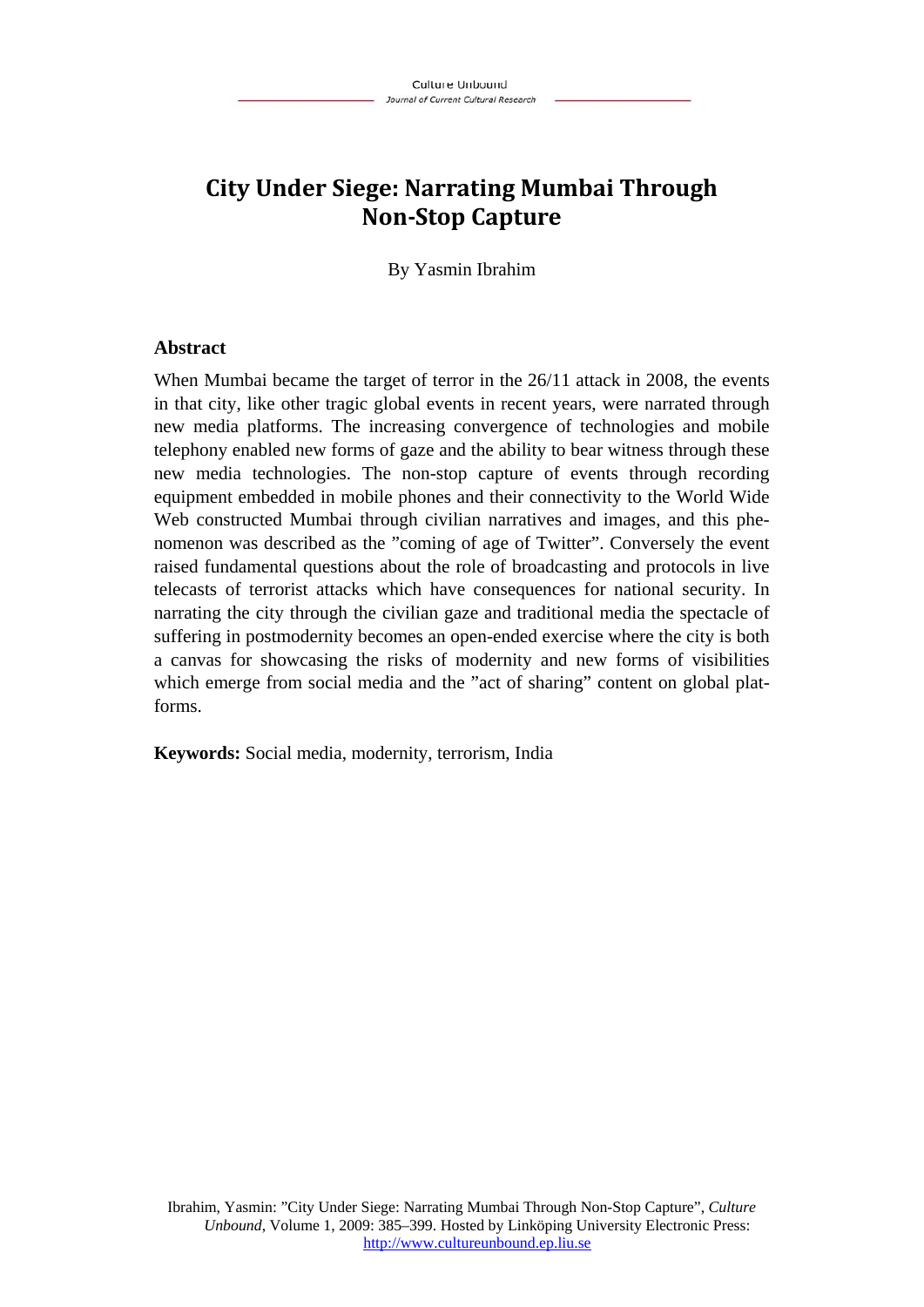## **Introduction**

The attack on Mumbai on the  $26<sup>th</sup>$  of November 2008 has been described as India's very own 9/11 whilst other press headlines have termed the 60-hour-long siege of the city as nothing short of "the longest running horror show" (Khallur 2008). The terror attack which struck at the heart of the financial and tourist centre claimed at least 172 lives whilst wounding 250 in a series of gun and grenade attacks. A group called Deccan Mujahedeen<sup>[1](#page-14-0)</sup> claimed responsibility for the attack which targeted multiple sites simultaneously including hotels, a Jewish Chabad centre, a café which was popular with foreigners, hospitals and a railway station. Mumbai, after the terror attacks in December 2008, was narrated as a "bleeding city" where hundreds "lit candles to remember the dead and to help deal with the trauma the city suffered" (Dodd 2008).

Suffering, terror and trauma in the urban space, and the non-stop consumption of mediated suffering have become dominant features of postmodernity. Media narratives of suffering have the potential to both personalize and de-personalize suffering to their audiences and in the process they can re-frame proximity and distance, our sense of connection and disconnection as well as temporality. The audience's ability to understand suffering as a phenomenon enacted on a global stage and the media's ability to invite moral gaze and engagement is a recurring phenomenon in postmodernity. The city in postmodern memory becomes a backdrop for terror where the unexpected and volatile can unfold before a global audience. The city since the turbulence of 9/11 in America represents an instable space which contradicts the order, stability and security it is supposed to impose through its form and structure.

Iconic landscapes of a city often function as a symbol of that city. Drawing parallels with 9/11, the Rand study (2009:11) on the 2008 Mumbai attack reiterates that the "the attacks on landmark properties amplified the psychological impact". Additionally, the selection of multiple targets – Americans, Britons and Jews, as well as Indians suggests that the terrorists intended the attack to serve multiple objectives that extend beyond the terrorists' previous focus on Kashmir and India and to globalise their struggle and illuminate it through international media coverage (Rand Corporation 2009). These religious, political and cultural values were chosen in order to make a statement. According to the Indian Subcontinent Practice of Risk Advisory, the well-planned operations were carried out with an anti-Western aim with the "deliberate selection" of foreign hostages (The Economic Times 28/11/2008).

The attacks on Mumbai extends tropes of visible trauma inflicted on urban spaces since the iconic images of destruction witnessed by the world with the 9/11 attacks in America. Witnessing trauma in urban spaces through live coverage and instant updates constructs trauma as a space of global spectacle where trauma in urbanity has become a television genre that constructs cities as vulnerable targets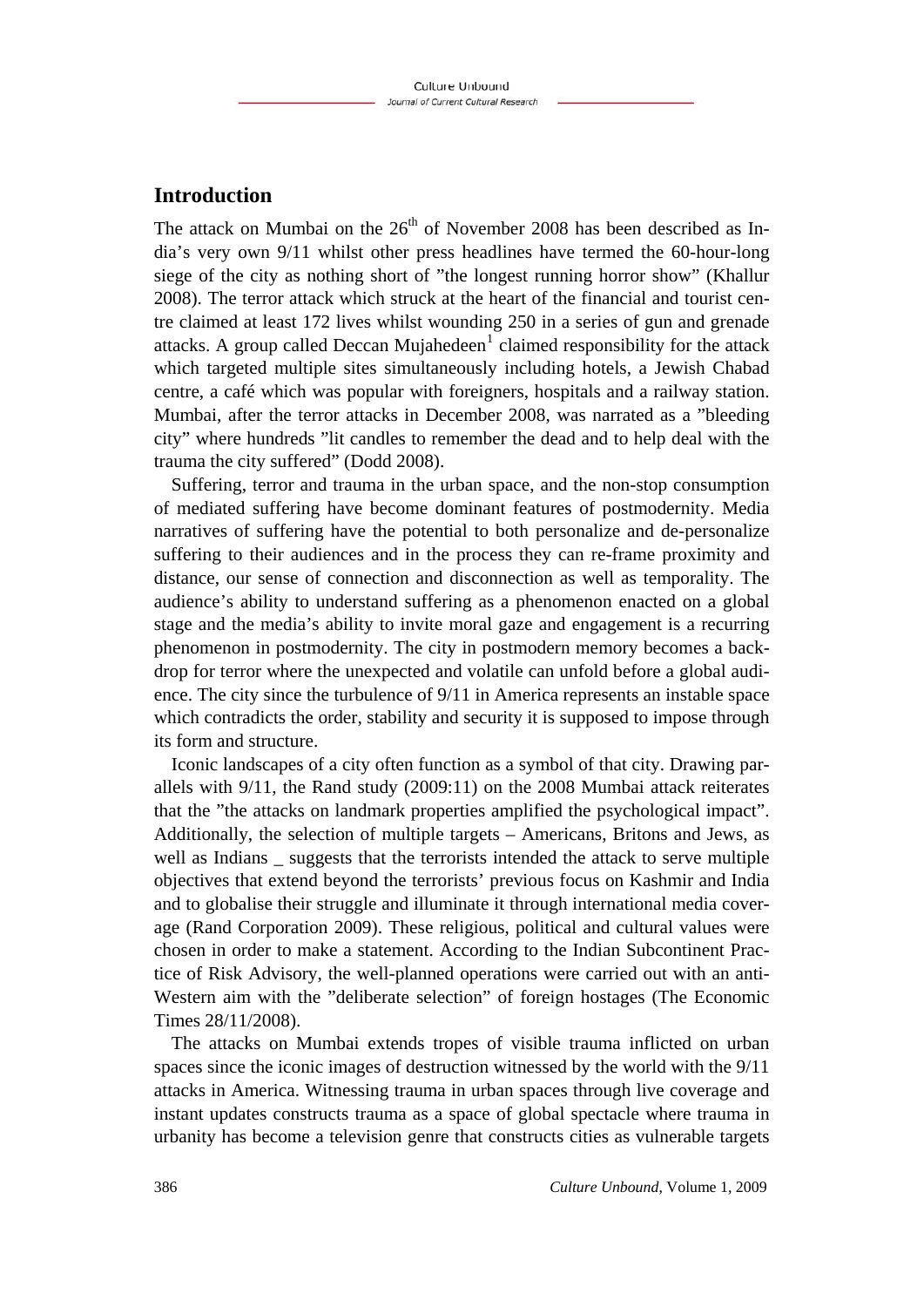for both terror and spectacle. It reiterates Ulrich Beck's (1992) risk analyses that the events of distant and disconnected places can have consequences in our backyards where risk is not contained or responsive to the boundaries of the nation state. The anti-Western and anti-Jewish sentiments of the attackers in Mumbai again brought to fore the vulnerabilities of an interconnected world where chaos and carnage can explode without warning in urban cities and spaces of spatial power.

Zygmunt Bauman (2006), in *Liquid Fear,* terms it "negative globalization" where "there is nothing the others do or can't do of which we may be sure that it won't affect our prospects, chances and dreams" (99). He polemically asserts that "we are all in danger, and we are all dangers to each other and there are only three roles to play – perpetrators, victims and collateral casualties" (206:99). Bauman misses out the fourth role the rest of humanity play which is the role of the postmodern spectator who bears witness to mediated trauma and suffering. The liveness and immediacy of trauma captured through broadcasting and social media (global platforms such as the Internet) seek to democratise suffering and equally construct event creation as an open-ended phenomenon where accuracy of reporting and authenticity of reporting (or witnessing) may be compromised for immediacy characterised by our need to share and locate information in public networks.

During the 60-hour siege of Mumbai, many of the eyewitness accounts emerged from social media including social networks such as Facebook, Twitter and Flickr. The explosion of reports in new media networks and the narration of terror as it emerged prompted many media critics to describe it as a "social experimentation" for new media and a coming of age for these new forms of media (See Heussner 2008; D'Amour 2008; Beaumont 2008; Lewis 2008). The event also became a crisis point for traditional broadcasting where there was a public controversy over the reporting of the event. The broadcasting media was charged with irresponsible and sensationalist reporting where each network had succumbed to "market tyranny" by trying to outdo each other with exclusives and inside reports without exercising a sense of self-restraint or respect for those killed in these attacks. The live reporting by broadcast media was also seen as compromising the national security of the nation and anti-Pakistan sentiments amongst the general public.

Urban studies on Mumbai have profiled the different social and economic problems in the city including the issues of housing, infrastructure, development, globalisation, governance, the provision of social amenities, land use and environmental issues (See Tiwari et al. 1999; Mehta 2005; Kamini et al. 2006; Weinstein 2008). Whilst technology has a role to play in both enabling better mobility as well as social and economic divides in the city, this paper departs from conventional urban studies perspectives to construct the city through an act of terrorism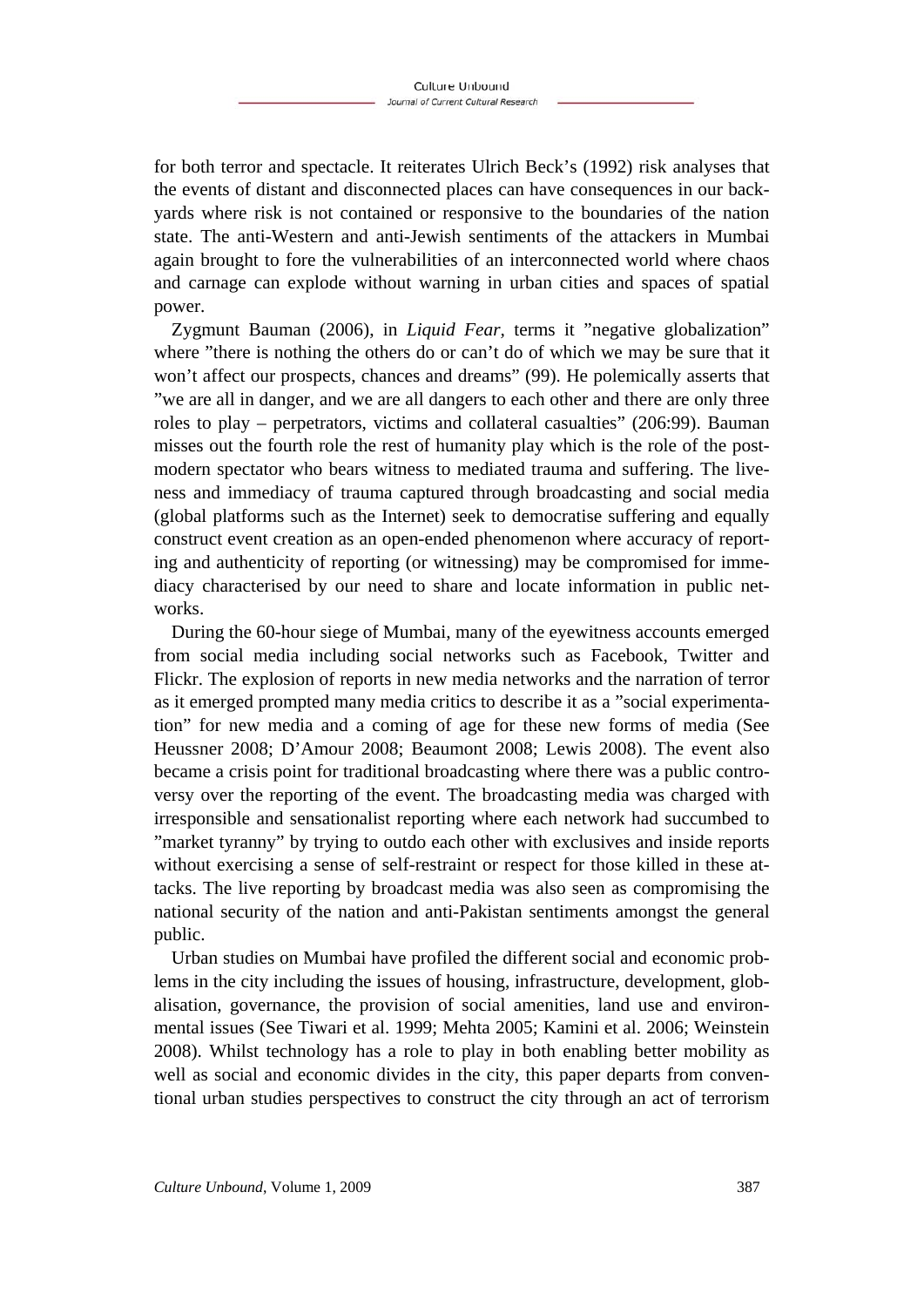where the role of technology is both seminal in creating communion and fissure in the city.

This paper examines the ways in which the trauma of Mumbai was captured, constructed and narrated during the attack. In particular it profiles how eyewitness accounts and the civilian gaze constructed the city as the terrorist attacks and the ways in which the local and global community related to the narratives of suffering. Equally, the paper explores how the mainstream broadcast media came under intense criticism and scrutiny after the incident. The public and political backlash against the coverage of terror in the city raised the need to install new protocols in the reporting of terrorism or events which can compromise the national security of the country and the rescue operations of the authorities.

## **Narrating the City of Mumbai**

The city of Mumbai is a financial as well as a tourist centre but more importantly it is a dream factory where its film industry provides escapism from harsh reality for millions of ordinary citizens. In recent years Mumbai has been frequently targeted by terrorist attacks blamed on Islamic extremists and these have included a series of bombings in July 2007 that killed 187 people (Fox News 26/11/ 2008). In the 1993 Mumbai attack 257 died in 13 bomb blasts across the city. The city of Mumbai is not unused to terror. Terror in the urban space is undeniably a space of spectacle and often it becomes a media event where television plays a central role. The act of bearing witness to global events through the broadcasting space has been well documented in media literature (see Dayan & Katz 1992; Scannell 1989). In post-modernity the "media event" captures the ability of the media to construct events, reframe temporality and to consolidate the construction of memory through its televisual spectacle. In our recent past, the new media has become inextricably conjoined with traditional media to construct the media event. The media event, whether it is the 2004 Tsunami, 9/11, the 7/7 bombings, the War in Iraq or the Saffron Revolution in Mynamar has been increasingly constructed not just through the vantage point of traditional media but through new media platforms. As Jan Roscoe (2004: 363) points out, as "interactive media opportunities have arisen, content is now being produced, delivered and consumed in new ways and content can be delivered across various platforms, utilising television, the internet, mobile phones and digital and interactive screen services". Roscoe argues that instead of our viewing being controlled through the flow of schedules, which Raymond Williams envisaged, it is now clustered around events. In Mumbai, mobile telephony and new media platforms such as Twitter provided new ways to bear witness to the events and to disseminate them to the global community moments into the attack.

When the city came under siege in December 2008, new media provided an insight into events as they unfolded in the city. India ranks as the third top country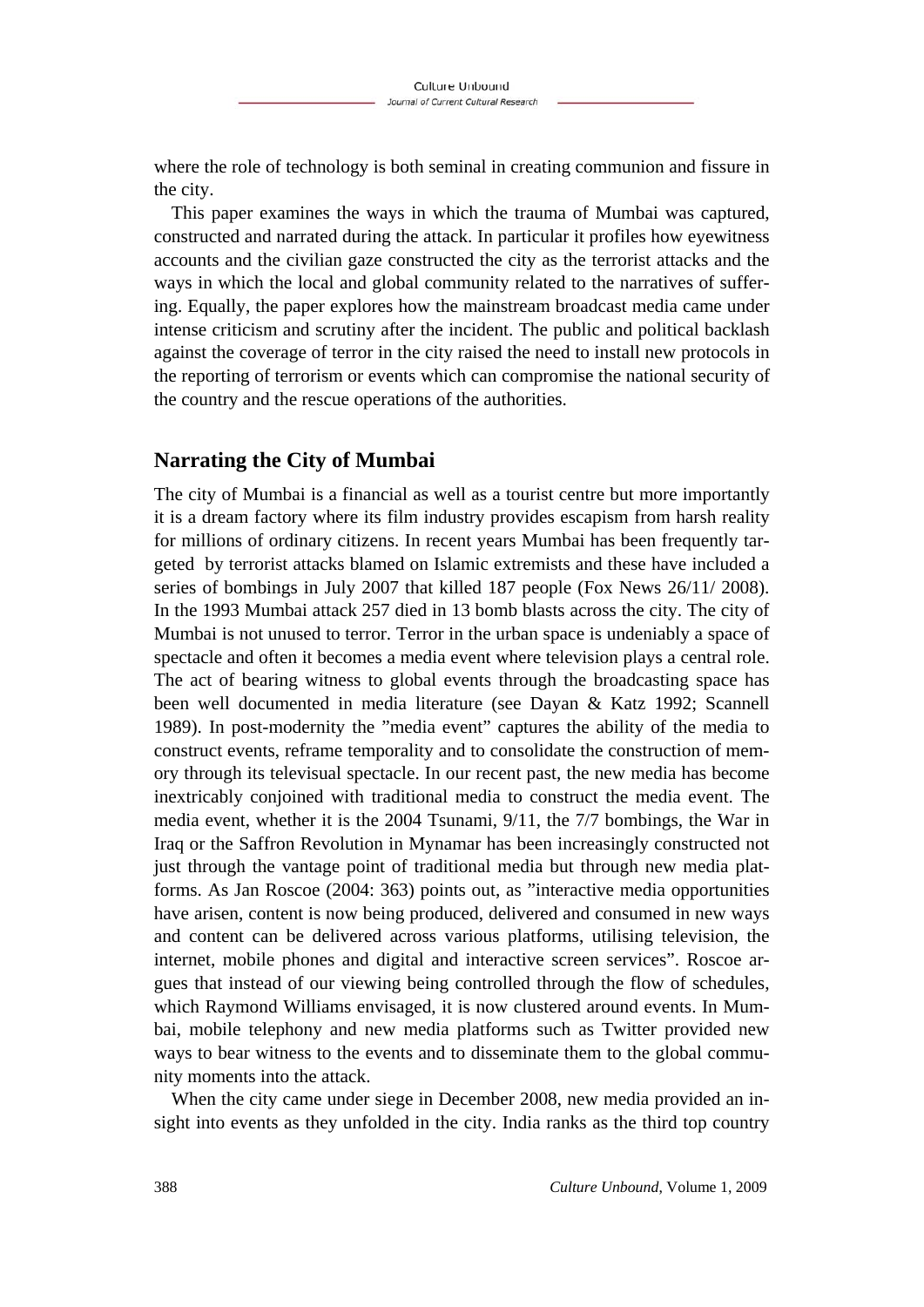in Asia (after Japan and China respectively) and is fourth largest in the world in terms of internet penetration rates (at 7.1%) with 81 million users as of November 2008 (www.internetworldstats.com). In terms of the population of users in Asia Indians account for 12.5%. The majority of users in India tend to be between 19 and 40 and there is a digital divide between urban and rural areas as well as male and female users with the latter only comprising 15%. Significantly, the city of Mumbai has the largest number of Internet users at 3.24 million in 2008 with chatting and social networking sites being very popular amongst these users (www.indiabroadband.net). This high degree of internet penetration and media literacy was important in showcasing the role of social media when simultaneous attacks occurred in the city.

In the Mumbai attacks Twitter in fact became a stream of snippets from observers on the ground with details of casualties, sieges, gunfights and even the suspected name of terrorists (Lewis 2008). It is estimated that around 70 "tweets" or messages tagged under the label of "Mumbai" were posted every five seconds when the news of the tragedy first broke, according to some estimates (Beaumont 2008). These minute- by-minute details included an update of events, calls for help, as well as a dissemination of emergency numbers. In this sense these sites, which emerged hours within the attack, provided the public service of diverting users to vital contact information such as foreign offices and helpline numbers. Within hours Google documents were created containing lists of the injured and killed whilst others solicited blood donors for those injured and needing emergency care.

Beyond informing the immediate and global community of the events in the city, spaces such as Twitter and Facebook provided a means for people to convey their situation to friends and family. Mumbai Help, a blog which updated information on the Mumbai attack, offered to locate people in Bombay for friends outside the city (Bell 2008). Besides Facebook and Twitter, blogs and file-sharing sites provided accounts and images from the ground. These conversations in the new media landscape also provided a signposting function providing the best news reports appearing on the web (Lewis 2008). These reports compiled by new media users got to the news more quickly than the television reports and newspaper websites. In many instances these twitter and blog reports actually questioned the veracity of mainstream media accounts.

In addition to discursive accounts on the internet and those disseminated through mobile telephony, images played an important role in conveying the terror of the attacks. The convergence of technologies and the embedding of recording equipment in mobile phones and the ability to upload images onto the internet from personal mobile recording devices meant that events could be captured as they unfolded. Photos on Flickr uploaded 90 minutes after the attacks revealed the bloodied streets of Mumbai and helped to communicate the gravity of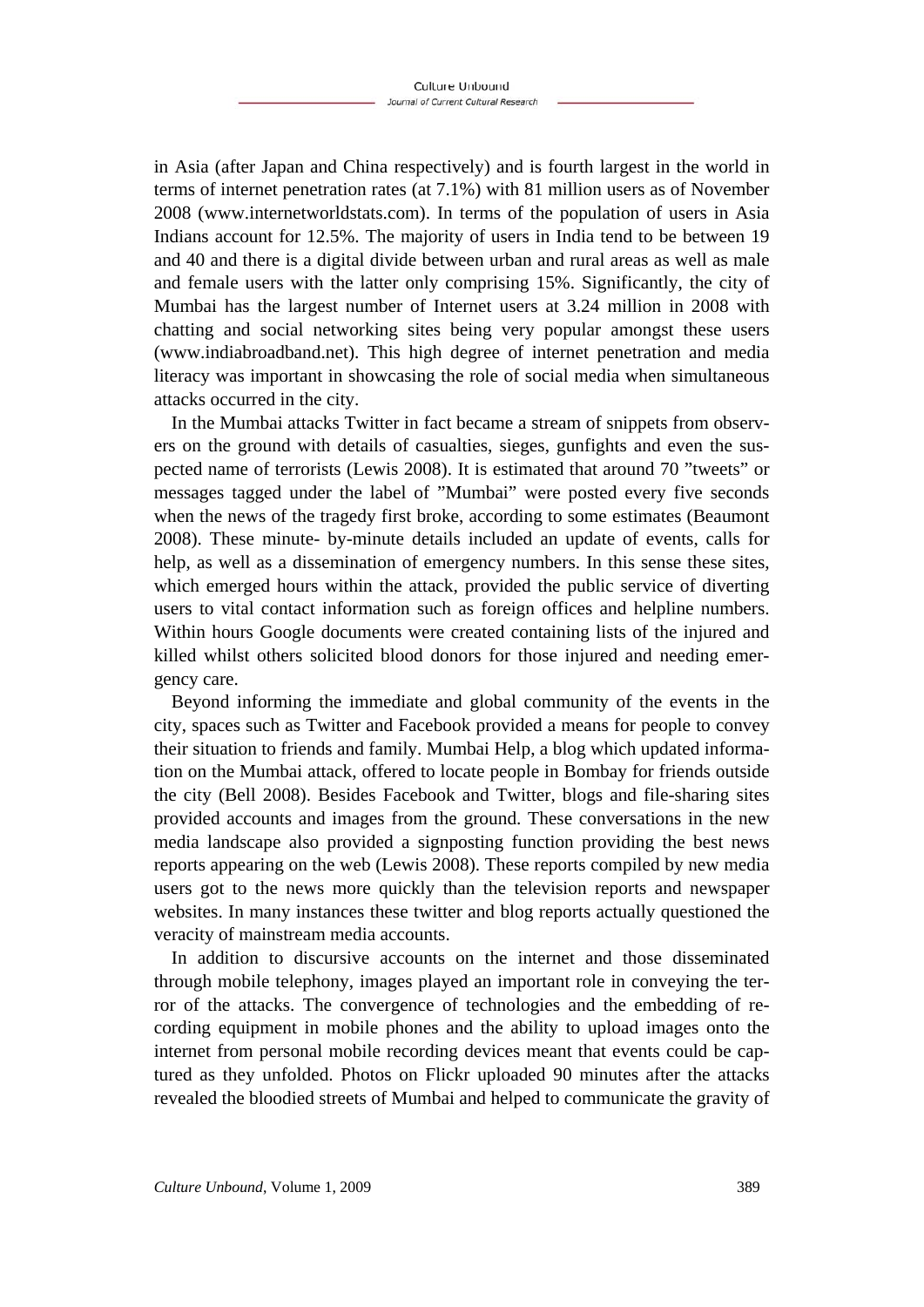the situation. Some of these were viewed at least 110,000 times in the next 48 hours (CBS 2008; Lewis 2008).

The ability to convene audiences and communities through real events and to create and share information through such events has become a predominant feature of how we engage with mediated events. A few hours into the attack, a Google map was created to show the location of buildings and landmarks at the centre of the incidents with links to news stories and eyewitness accounts (Beaumont 2008). Similarly a Wikipedia page was created within minutes of the news breaking and updated thousands of times, providing a vast amount of background information often in real time about the attack and these were detailed and corrected as the event unfolded (CBS 2008; Beaumont 2008; Lewis 2008). These different sources of information created connections to other stories by providing url links and as such they provided means to navigate the information that emerged on the nebulous internet. Dedicated blogs were created to update the events in Mumbai and these included the *Metroblog* set up by a group of bloggers based in Mumbai. Blogs became a site for information as well as commemoration and as such functioned as therapeutic devices to deal with trauma and terror and to equally share nostalgic accounts of what the city meant to its citizens. The Mumbai Heroes blog, for example was created to honour the victims of the attack (CBS 2008).

In addition to informing the outside world of terror attacks in Mumbai, Twitter also provided people who were trapped inside the affected hotels during the siege to communicate with the outside world. The hotel guests trapped in the affected hotels logged onto Twitter to find out whether they were under attack and to get an idea of the chaos that had engulfed them. Twitter captured the drama through conversations and information exchanged between people affected by the situation and those who were observing and engaging with the trauma through traditional and new media platforms. Event creation in the new media age is a complex exercise where there is an intricate enmeshing of information between traditional and new media sources. Mainstream media (both local and foreign) such as print and broadcasting used information that occurred on the Internet in their reports. News stations including CNN used video clips sent in from people on the ground in Mumbai to illustrate their reports and many traditional media outlets including broadcasting stations and newspapers monitored Twitter and blogs in compiling their reports (Beaumont 2008).

The Mumbai attacks come in a long line of events in which the new media accounts have helped build a mediated event for the public. The eyewitness accounts and images published on new media platforms have become a vital part in composing the media event. They provide new forms of visibility and civilian narratives which are often conjoined to mainstream media narratives both through the links in web pages and also due to the fact that mainstream media are increasingly using these reports and accounts in their event creation often asking civilians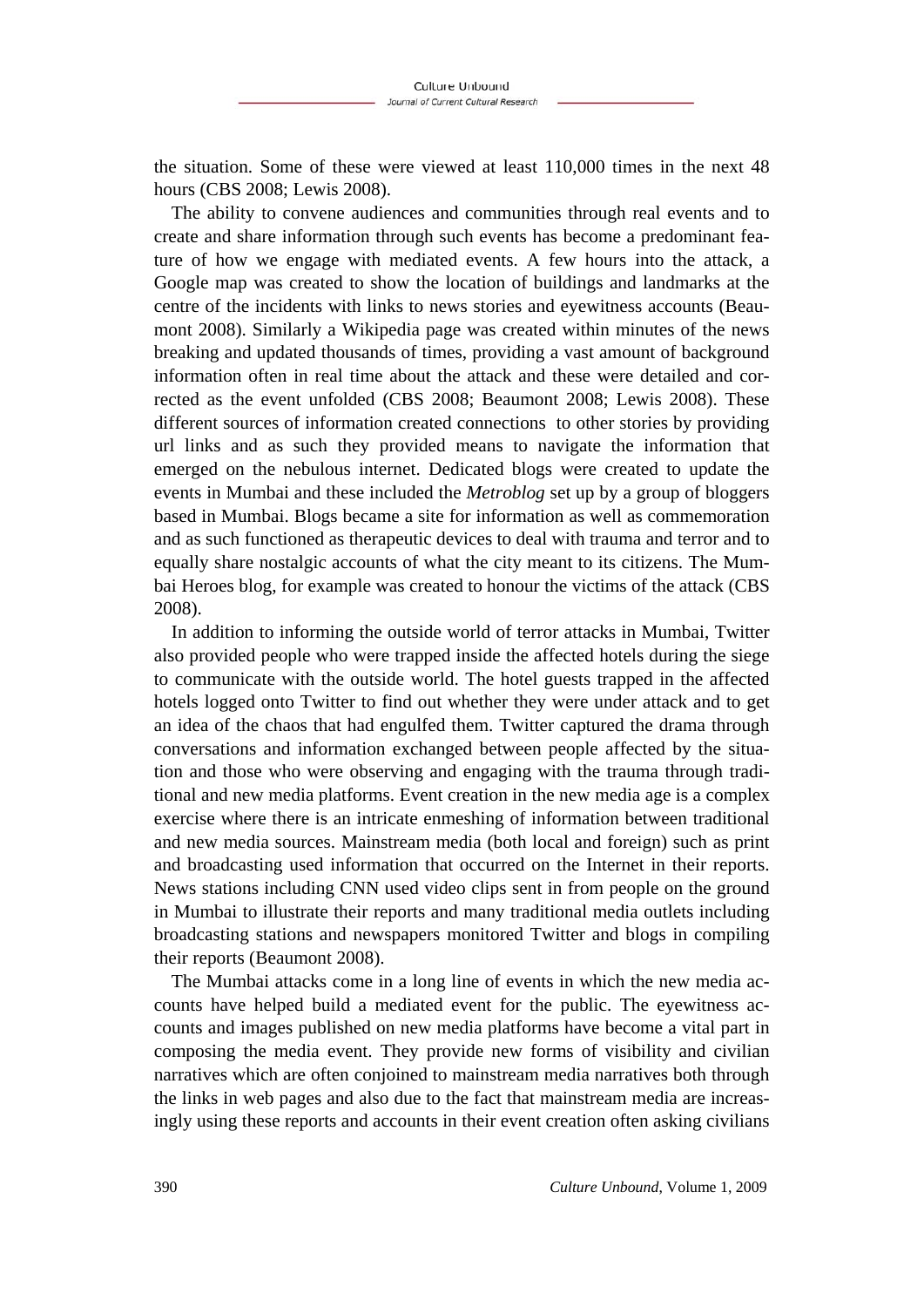to send in their reports and photos to construct the event. Twitter, Flickr and other file-sharing sites became places to both bear witness and engage with the event. This invariably contributed to the creation of the "media event" where the rituals of narrating, consuming and engaging have a functionalist Durkheimian objective of creating communion, patriotism and nationalism.

The accounting of both natural and man-made calamities has become an openended phenomenon enabled by the convergence of technologies and the embedding of a vast array of capturing and communication features in mobile telephony. This enables the civilian gaze, which maps events through its own vantage points, to become part of event creation and then to contribute to the media event. In contrast to the mainstream media it is difficult to underpin this gaze to questions of authenticity or truth. Just as the photograph has been subjected to long-running debates on the validity of representation, the civilian gaze whether enabled through image or words is a problematic device in representing and corroborating an event. The gathering and exchange of information on new media sites during crises or watershed political events from politically engaged or civic-minded citizens or those who want to partake through conversations is a much more intricate process that cannot completely be addressed by the term "citizen journalism". Social media such as Twitter enable the ability to engage with "imagined communities" during crises and materialise these imagined communities through conversations and the exchange of information. Twitter technology was seen as "coming of age" and described as a "social media experiment in action" (D'Amour 2008) mainly due to the fact that people were drawn to produce, gaze, and disseminate information whilst connected with the rest of humanity within the city and outside during a crisis . New media platforms such as websites and blogs function as memorials and as performance where they provide spaces to partake in the event (Helmers 2001).

Like placing flower bouquets and notes at accident sites and places of commemoration of tragic events, new media spaces enable audiences to participate discursively with events and to watch and read events beyond the "liveness" of the media event on television. Video platforms enable audiences to view video images and footages disembedded from the media narrative. This decontextualization of events from live broadcasts and seamless narratives re-negotiates the media event as both a collective and fragmented experience in postmodernity and in the age of convergence. New media spaces, by enabling the creation of content by audiences, broaden event creation and in the process interactive media platforms double up as therapeutic sites for recovery and individual and communal meaning-making.

Beyond the functionalist paradigms of new media, the insatiable trading of information presented various challenges. These blow-by-blow Twitter accounts traded at a rate of 50-100 posts a minute in a message were nevertheless fragmented and sometimes false (CBS 2008). Valid and inaccurate accounts were thus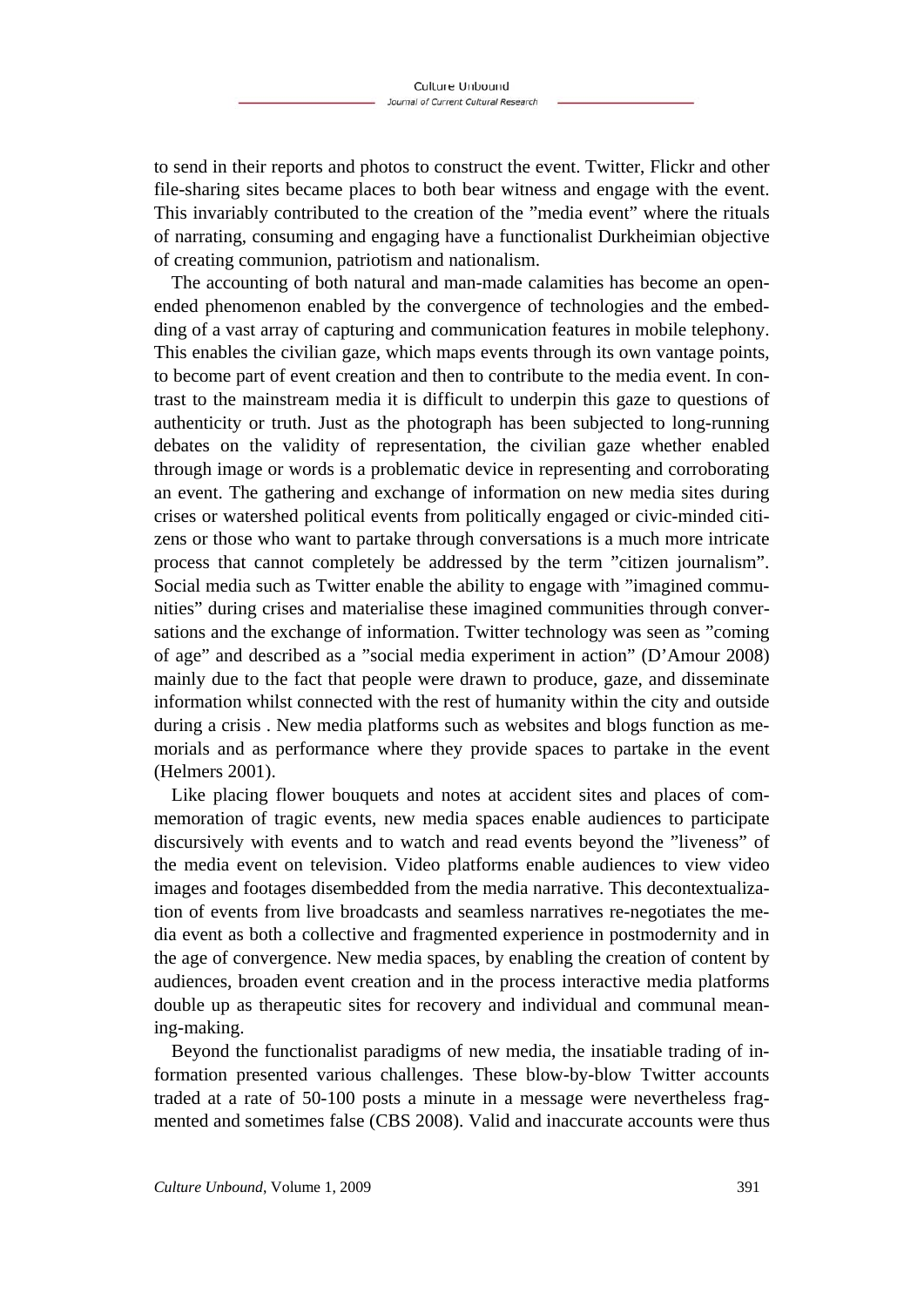strung into streams of conversation and information on the event mirroring both new forms of empowerment and vulnerabilities evident in the ways in which Mumbai was narrated during the attack. One report on the internet claimed that the Indian government was trying to shut down the Twitter streams as people were using to spread news and information. This story was picked up and reported by the BBC without verifying the validity of the report. The BBC came under criticism for its use of live reports from Twitter in its coverage of the attacks, prompting its news editor Steve Herrmann to acknowledge that the corporation would have to take more care in how it uses "lightening fast, unsubstantiated citizen posts from Twitter in future" (Guardian.co.uk 5/12/2005). On the Internet information can spread very quickly and this gives people the opportunity to spread sensitive or compromising information (Bell 2008) without pausing to understand the implications of such publicised information. Equally, with a plethora of information flowing through these new media platforms it is often difficult to discern what information is credible and often there is a trade-off of accuracy for immediacy (Leggio 2008).

Ironically, whilst technology helped communicate the events to a global audience in this instance, mobile telephony also played a crucial role in enabling the perpetrators to execute their trail of terror in Mumbai. According to the Rand Study (2009) the attackers reportedly used cell phones and a satellite phone - both their own and others taken from their victims - to co-ordinate their activities. The report found that the perpetrators also carried Blackberries and communicated with each other during the siege to discuss their manoeuvres. They made contact with the news media via cell phones to make demands in return for the release of their hostages and this led to some confusion in the Indian authorities who believed that they were dealing with a hostage situation, posing further challenges for their tactical response (Rand Study 2009). The role of telephony during the 2008 Mumbai attack was inevitably double-edged, presenting new forms of empowerment and vulnerabilities in accelerated modernity. In the aftermath of the attacks in Mumbai, when the public perceived that the situation was mishandled by the government, much of the urban middle class vented their anger against the government in new media sites including blogs, social networking sites such as Orkut and Facebook, and text messages (Lakshmi 2008). These media also became the platforms in which to raise objections against the traditional media's coverage of the events and to protest against the government. Internet-savvy protestors also turned to social media platforms to organise protests against the government in the aftermath of the attack.

# **Television "Terror"**

With the recurrent emergence of terror in the ordered spaces of the city, the live coverage of terror has become a familiar genre in our contemporary conscious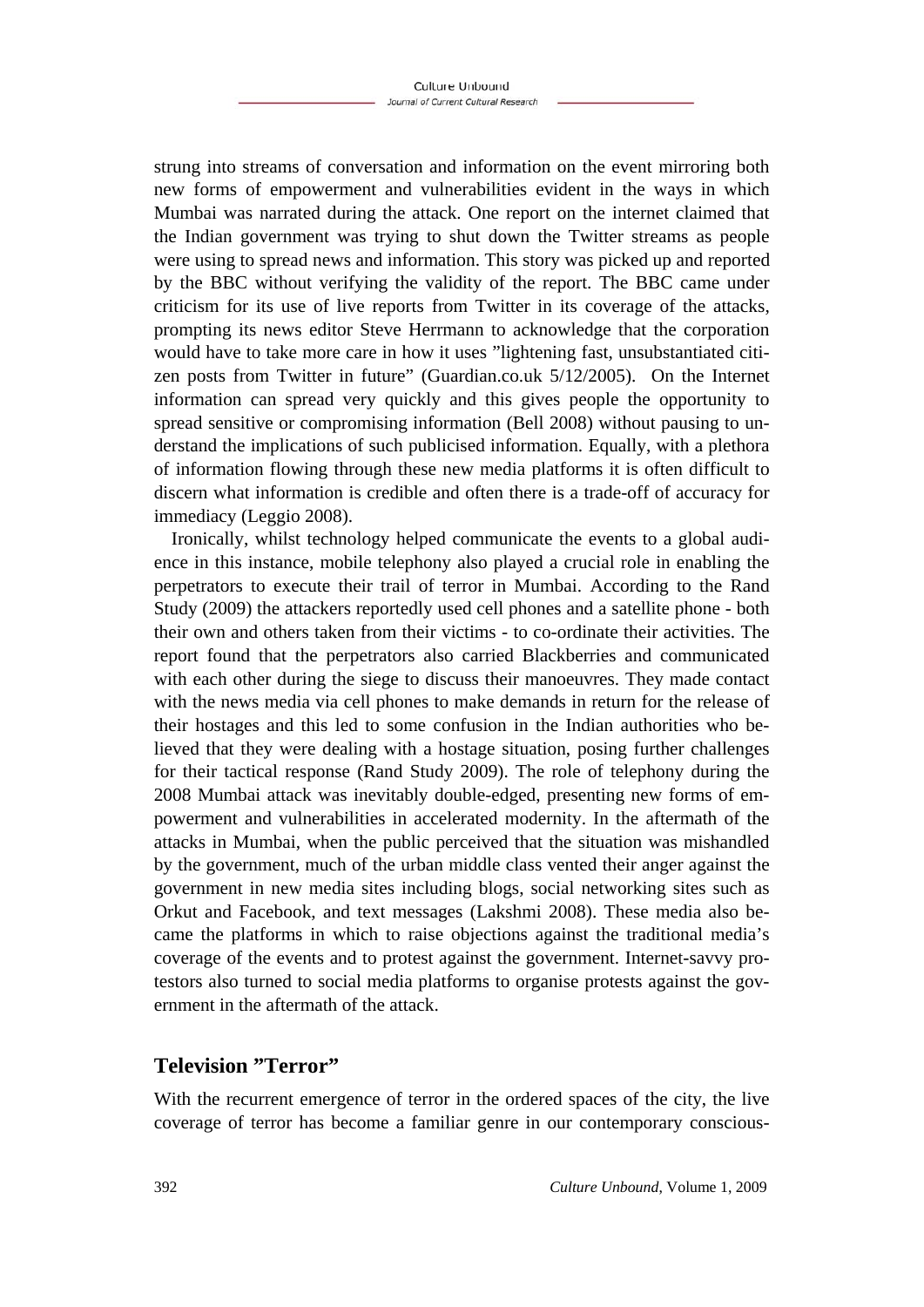ness. Menaheim Blondheim & Tamar Liebes (2002: 271) note that "when major debacles occur, television interrupts its schedule for the live, open-ended 'celebration' of the momentous event, featuring the disaster marathon". This "disaster marathon", according to them, is defined by natural disasters, high-profile accidents such as the failed launch of the *Challenger* space shuttle, or purposive public acts of major violence such as terrorist attacks.

Dayan and Katz's conception of the "media event" (1992: 196-7) captured television's ability to mark an event or moment in history through the interruption of routine broadcasting. The suspension of usual routines to carve a moment in time where the nation convenes over the televisual space evokes both the power of mass media to create events but equally the conceptualisation of national spaces to mourn and commemorate. The medium's predominance in a public event, Blondheim and Liebes (2002:274) argue, should be situated through electronic journalism's adoption of the live coverage format which positions it in an intermediary role as a storyteller, negotiator and movable stage on which the drama is enacted.

Live coverage is a significant aspect of narrating terror in our accelerated modernity where the "liveness" creates both immediacy whilst impressing the interconnectivity with the wider world. Often when terror happens it is a ritual for the world to watch the terror as it unfolds. At one point during the siege TV news channels in South Mumbai were blacked out for forty-five minutes following an order by the Deputy Commissioner of Police and this created more panic and unease amongst the people (Khallur 2008) emphasising our insatiable need to watch events live and without disruption. In the case of the Mumabi attack, the live coverage in constructing the media event became an issue of contention. More significantly, the aftermath of the Mumbai attack proved that the televised "media event" is not an unproblematic device in forging a collective consciousness. The construction and narration of the event became a point of contention, adding to the public's loss of faith in the government.

The live telecast of the attacks was 60 hours long and the extended coverage of the events which occurred in different parts of Mumbai posed many challenges for broadcasters. The event became a watershed moment for live broadcasting in the country for various reasons but primarily it was deemed as compromising the security of the nation and inciting passion against its neighbour Pakistan with whom it has a tumultuous historical and political relationship. The Indian government liberalized the broadcasting market in the early 1990s by dismantling state controls, encouraging privatization and relaxing media regulations (Thussu 1999: 126). The liberalization of the market and new communication technologies saw a dramatic growth in the number of television channels and transformed the television landscape radically (See Thussu 2007; Butcher 2003). Daya Thussu points out that this ushered the arrival of global media conglomerates into what used to be one of the most closed broadcasting systems in any democracy. Presently, India has seventy-seven 24-hour news channels on the air fighting for the attention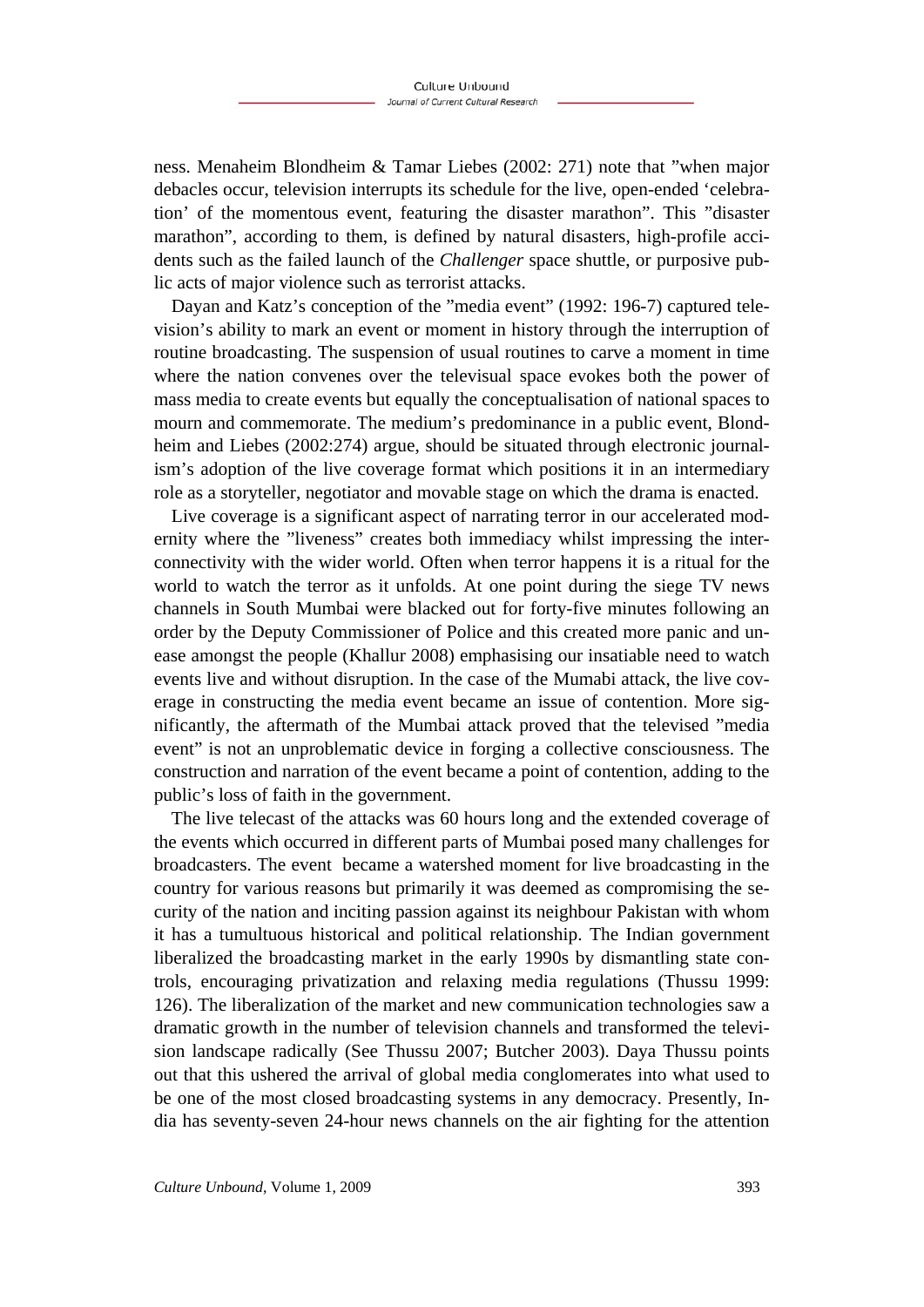of 80 million Indian homes and 130 licences approved resulting in extraordinary pressure to sensationalize and claim exclusives (Magnier 2009). India is one of the world's largest television markets with an expanding Westernized, middleclass audience of 300 million and this is an attractive lure for transnational media corporations to gain a slice of the lucrative Indian market (Thussu 2007: 594).

Inevitably, the 60-hour long coverage of the events prompted an intense competition amongst channels to outdo each other's reporting. Television channels were criticised for capitalising on human trauma and turning it into a "reality show" (Gupta 2009; Khallur 2008). Additionally broadcasters were criticised for sensationalising their reports but more importantly sabotaging the rescue operations and the national security of the country by revealing sensitive information without restraint or reflection. A media study undertaken by Newswatch, a media watchdog based in New Delhi, shortly after the attack, found that the government-run TV channel DD was the least sensational and most restrained compared to commercial stations (cf. Thakuria 2008). It also found that many channels were overtly sensationalist in their coverage. The survey included 9,906 responses and 74% felt that the reporting was theatrical. The TV coverage of the incident, especially by 24-hour news channels, was criticised as "TV terror" (Pepper 2008). The media was also accused of over-simplifying and dichotomising a complex situation by portraying "Pakistan is the enemy" or "politicians are villains" (cf. Chandran 2008).

In the days following the attack there were robust public discussions on the extent to which the media should be regulated in the public interest and the interests of national security (Gupta 2009; Thakuria 2008; Divan 2008). The live reporting came under scrutiny in parliament as well and it was noted that "live feed of air raids on the rooftop of Nariman House (where the Israeli hostages had been held captive) had taken away the element of surprise which is critical and crucial in rescue operations". There was also fear that live coverage could have been used as free intelligence by the planners of the attacks located far away from the incidents and allegedly guiding the attackers by means of satellite and mobile phone communication to take appropriate emergent measures against security forces (cf. Thankuria 2008).

Criticism of mainstream media was evident in blogs and amongst viewers and became a point of national discussion with politicians questioning the role of the media in such situations. The media was also accused of pointing the finger towards Pakistan without understanding the full nature of the attacks. The stations portrayed the commandos sent to rescue the hostages as brave whilst repeatedly showing Indian flags. In the days following the attacks, the Indian flag was often used by broadcasters as a visual backdrop with viewers' text messages expressing anger at politicians or Pakistan scrolling at the bottom of the screen (Chandran 2008). Such cultural references were seen as irresponsible in influencing and inciting public opinion against Pakistan given the state of tension between the two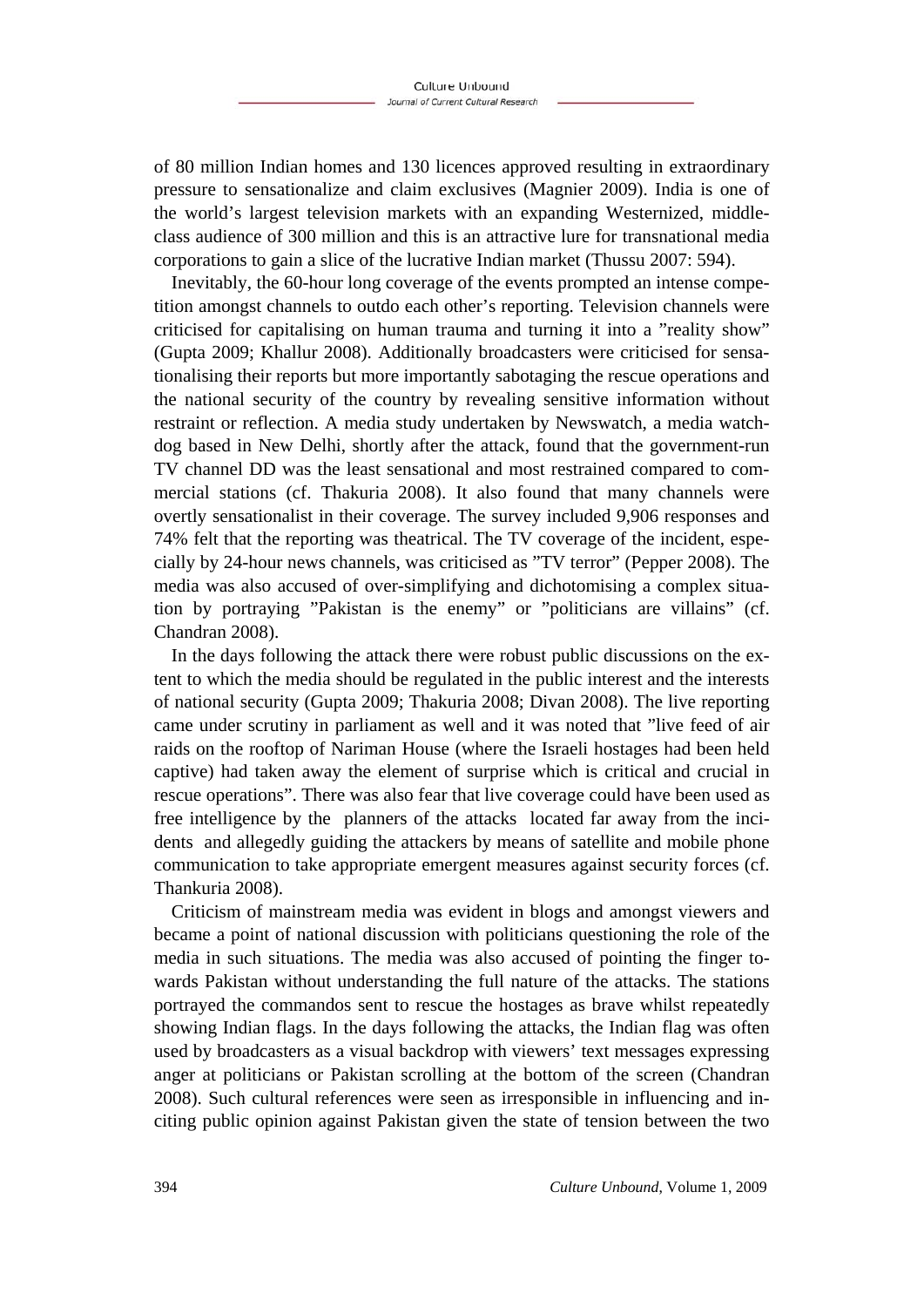countries. Prominent film director Mahesh Bhatt criticised the CNN-IBN news channel of encroaching on his territory after the channel played Bollywood songs from movies about wars between India and Pakistan during news updates;

It's what we do in the movies – whipping up passion – and what was at stake, but a nuclear holocaust (referring to the nuclear capabilities of India and Pakistan). You use the same tools – you keep the audience on a continuous high (cf. Pepper 2008).

Pakistan's media duly criticised Indian broadcasters of being in a "race for propaganda" and "providing unsubstantiated" charges about the origins of the attackers (D'Amour 2008). With the coverage of the media coming under intense public scrutiny, a parliamentary committee expressed concerns over the repeated display in the media of human corpses during natural calamities, accidents, bomb blasts, arson etc. (Thankuria 2008; Pepper 2008). A few weeks after the attack the Ministry of Information and Broadcasting mooted a proposal to amend the existing Programme Code under the Cable Television Rules of 1994 by introducing 19 new amendments. These included proposals to introduce restrictions amongst other things on live coverage of war or violent law and order situations, disclosures about security operations, live interviews with victims, security personnel or perpetrators of crime (cf. Divan 2008). Additionally, the South Asia Media Commission (SAMC) in its report "South Asia Media Monitor 2008" slammed the media both in India and Pakistan for promoting hysteria (Gupta 2009).

The broadcast media were not seen as abiding by the self-regulatory code of ethics and standards adopted by the New Broadcasters Association comprising of 14 networks. Whilst the attacks illuminated the role of social media in such a situation, the print and broadcast media were seen as immature and not exercising the kind of self-regulation which was felt to be warranted in a highly explosive environment where they could have incited further violence or communal riots. The media on its part felt that the authorities did not have proper protocols in place in reporting on emergency situations. The Indian Broadcasting Federation and the News Broadcasting Association which represents many of country's top news channels criticised the government for "failing to keep up with the developments in the media industry" and not being proactive in "creating a procedure for the coverage of national emergencies" (cf. D'Amour 2008).

The authorities were seen as failing to protect the public as they lacked a clear information and communication management strategy. The lack of orchestration in feeding information to the media was raised as another important factor that led to uncontrolled and chaotic reporting. In the post-event discussions about the role of the media it was pointed out that the authorities such as the Navy themselves fed details to the media without restraint. In addition to this, different authorities gave separate and contradictory accounts and versions to the media. The absence of a concerted media management by the authorities was seen as contributing to the chaotic nature of reporting. Besides irresponsible reporting TV stations were also seen as elitist in their reporting where they concentrated on the hostages at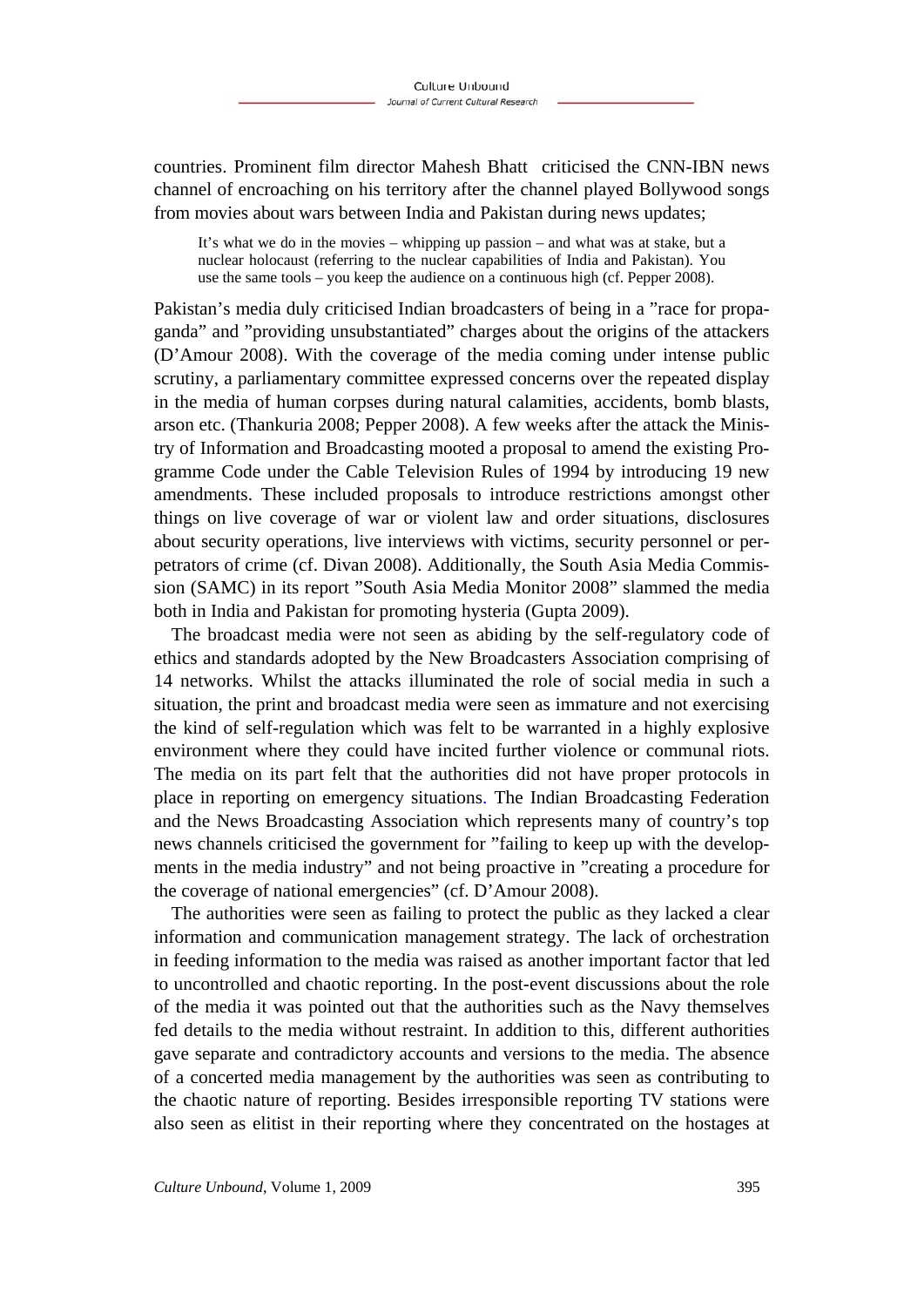the Taj Mahal Palace and Trident-Oberoi hotels, which are the domains of the country's wealthy and ruling elites, whilst largely ignoring Chhatrapati Shivaji train terminus which was the site of the largest number of casualties and where a total of 58 people were gunned down (Pepper 2008). TV stations were also accused of other forms of bias beyond class divides. For example, the British and American media focused largely on their own citizens.

In response to the criticisms from the general public and from the members of parliament, the National Broadcaster's Association, which represents many of the country's top news channels, announced a new set of rules for the industry in December 2008. These new guidelines ban broadcasting of footage that would reveal security operations and live contact with hostages or attackers (Pepper 2008). The guidelines also request broadcasters to avoid unnecessary repetition of archival footage which might agitate viewers (televisionpoint.com). Many of these guidelines still hinge on self-regulation as the guiding principle. Undoubtedly the effectiveness of these guidelines and their ability to fully resist the "tyranny of the market" may well be tested if another such incident were to occur in India.

The broadcasting of the disaster marathon in Mumbai prompted the public to question the construction of the "media event" by mainly 24-hour news channels. Unlike the new media, which was seen as reaching a new maturation point with the terror attack, the broadcast media was perceived as regressing and failing to observe a role that was ethical or responsible in protecting the national interest of the country.

### **Conclusion**

The city of Mumbai, with its famous film production facilities, is a place for myth- and dream-making. In November 2008, when terror gripped the celluloid city, the urban space of accelerated modernity was transformed into a site of chaos, carnage, suffering and media spectacle. The postmodern city is a vulnerable space prone to violent disruption through acts of terror and where global communities can convene and consume terror through the media space. The 60 hour siege of Mumbai in became a testing ground for new media technologies and their role in responding to long and sustained periods of crises. The potential for both new forms of empowerment and risks were highlighted by the new media technologies where immediacy rather than authenticity became primary. On the other hand, the political economy of news making in India has raised serious concerns about how chasing exclusive deals and sensationalising terror attacks or rescue operations can be detrimental for the country. The broadcast media through its engagement with the Mumbai siege has been forced to review its role in a crisis and to abide by new protocols. More importantly, the siege of Mumbai showed that the "media event" is not an uncontested terrain where broadcast media can tell a story through freeze-framing of images and seamless narratives. In Mumbai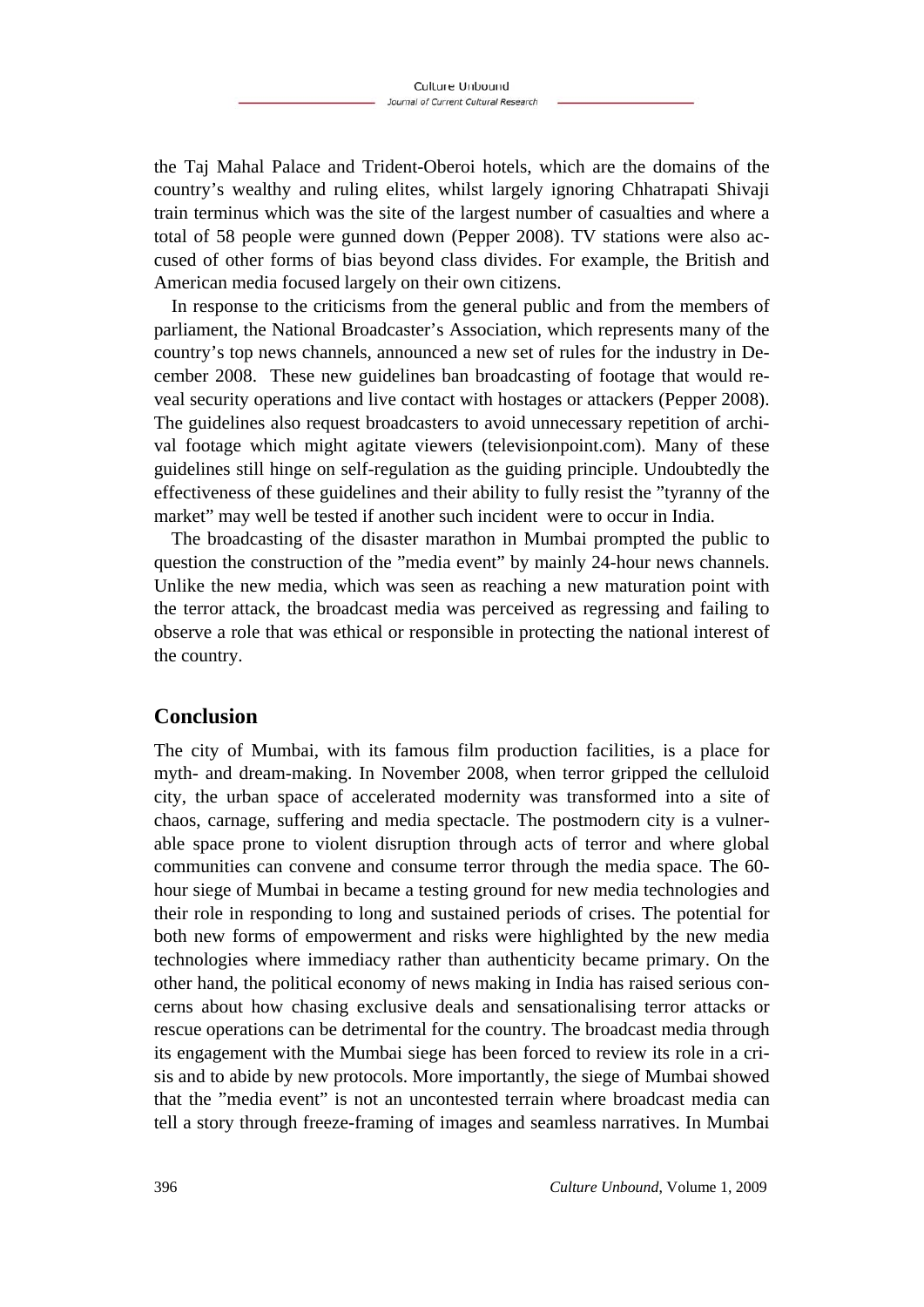audiences engaged with the mediated accounts of terror provided by the media and duly questioned the media event. The media's power to be the supreme story teller or to appropriate and subsume an event through its production codes came under intense scrutiny. In the process the power of the media was questioned and the will of the audience was reasserted in demanding a more responsible broadcasting space.

**Dr Yasmin Ibrahim** is a Reader in International Business and Communications at Queen Mary, University of London. Her ongoing research on new media technologies explores the cultural dimensions and social implication of the diffusion of ICTs in different contexts. Beyond new media and digital technologies she writes on political communication and political mobilisation from cultural perspectives. Her other research interests include globalization, visual culture and memory studies.

#### **Notes**

1 Evidence suggests that Lashkare-Taiba (LeT), a terrorist group based in Pakistan, was responsible for the attack (Rand Study 2009:11). The Rand study elaborates that the Pakistanbased terrorists see India as part of the "Crusader-Zionist-Hindu" alliance, and therefore the enemy of Islam. "Muslim" Kashmir ruled by majority "Hindu" India, provides a specific cause, but LeT has always considered the struggle in Kashmir as part of the global struggle, hence the specific selection of Americans and Britons as targets for murder, and the inclusion of the Jewish Chabad center as a principal target (2009:11).

# **References**

Bauman, Zygmunt (2006): *Liquid Fear*, Cambridge, UK: Polity.

Beaumont, Claudine (2008): "Mumbai Attacks: Twitter and Flickr Used to Break News", *The Telegraph*, 27 Nov,

<http://www.telegraph.co.uk/news/worldnews/asia/india/3530640/Mumbai-attacks-twitter> (14/04/08).

Beck, Ulrich (1992): *The Risk Society: Towards a New Modernity*, London: Sage.

Bell, Melissa (2008): "Web a-twitter with Terror Attacks", *livemint.com*, 28 Nov 28, <http://www.livemint.com/articles/printArticle.aspx?artid=E718CBE8-BCAA-11DD> (14/04/09).

- Blondheim, Mehanheim and Liebes, Tamar (2002): "Live Television's Disaster Marathon of September 11 and its subversive Potential", *Prometheus*, 20:3.
- Chandran, Rahul (2008): "Indian Media Under Fire for Mumbai Attacks Coverage", *Reuters,* 5 Dec 5,<http://www.newswatch.in/print/2303> (14/04/09).
- Daniel, Dayan and Elihu, Katz (1992): "Media Events: The Live Broadcasting of History", Cambridge: Harvard University Press.
- Divan, Madhavi (2008): "Coverage of Mumbai Attacks: The Way Forward", *Halsbury's Law*, [http://www.halsbury's.incoverage-of-mumbai-attacks.html](http://www.halsbury), (24/04/09).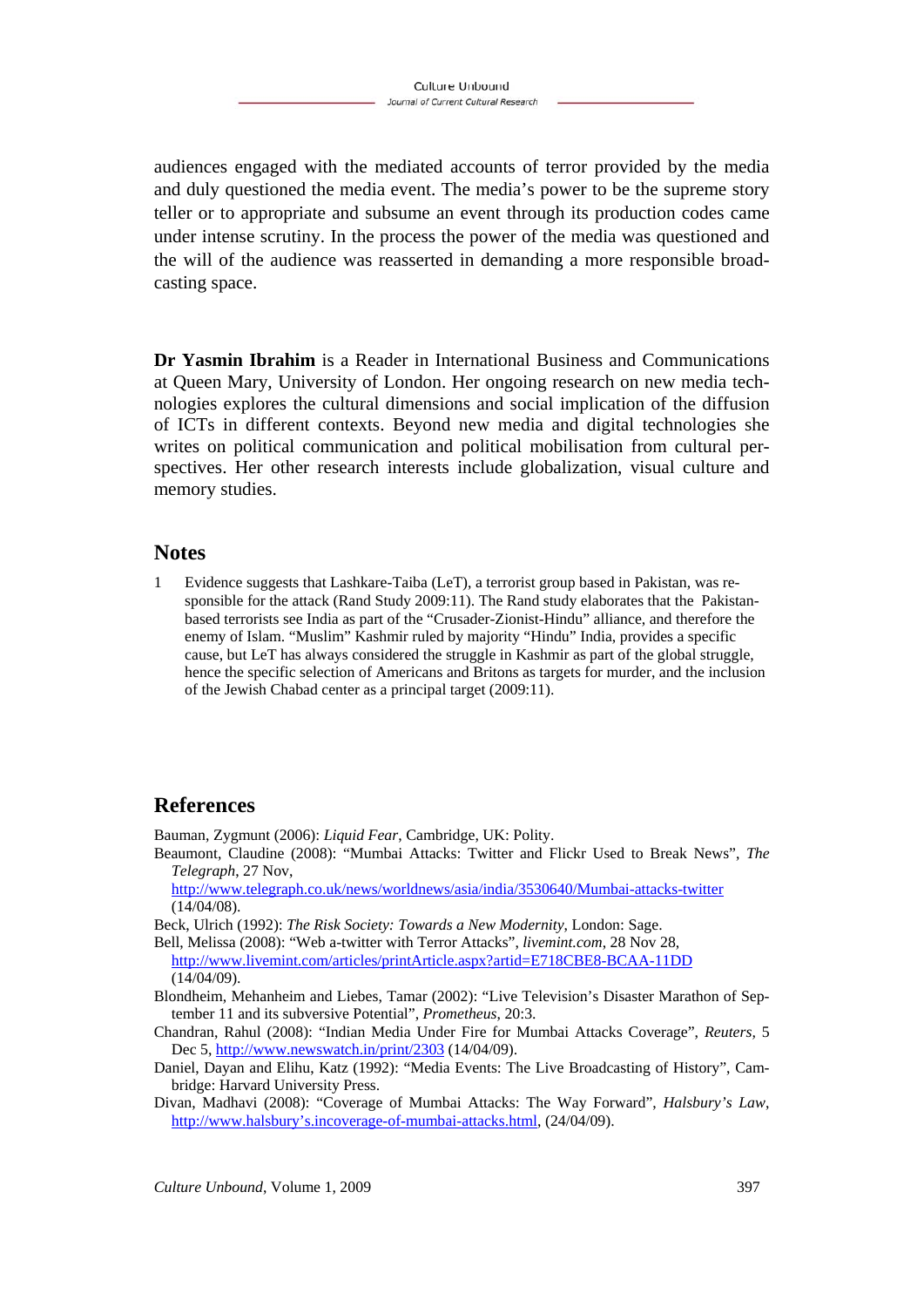- Dodd, Vikram (2008): "Bleeding City Comes Out Again to Honour the Dead", *The Guardian*, 1 Dec, <http://www.guardian.co.uk/world/2008/dec/01/mumabi-terror-attacks/print>, (14/04/09).
- Gupta, Alok, K (2009): "Yellow Journalism Versus State Intervention", *ipcs.org*, 29 Jan, [http://www.ipcs.org/print-article-details.php?recNo=2810,](http://www.ipcs.org/print-article-details.php?recNo=2810) (14/04/09).
- Helmers, Marguerite (2001): "Media, Discourse and the Public Sphere: Electronic Memorials to Diana, Princess of Wales", *College English*, 63 (4), 437–456.
- Heussner, Ki, M (2008): "Social Media a Lifeline, Also a Threat", *ABC News*, 28 Nov, [http:abcnews.go.com/print?ID=6350014,](http://abcnews.go.com/print?ID=6350014) (14/04/09).

Internet Usage in Asia. (2008, Nov) Internetworldstats.com, <http://www.internetworldstats.com/stats3.htm#asia>, (14/04/08).

- Kamini, J., Jayanthi, Satish, & Raghavswamy, V. (2006): "Spatio-temporal analysis of Land Use in Urban Mumbai Using Multi-sensor Satellite Data and Gis Techniques", *Journal of the Indian Society of Remote Sensing*, 34(4), 385–396.
- Khullar, Mridu (2008): "In India, English-Language TV Stations Face Criticism and Ire for their Coverage of Mumbai Attacks", *The WIP*, 11 Dec,

[http://www.thewip.net/contributors/2008/12in\\_india\\_englishlanguage\\_tv\\_st.html](http://www.thewip.net/contributors/2008/12in_india_englishlanguage_tv_st.html), (14/04/08).

Lakshmi, Rama (2009): "In Anger Over Mumbai Attacks, Indians Vilify their Politicians", *The Washington Post*, 5 Dec,

[http://www.washingtonpost.com/wpdyn/content/article/2008/12/04/AR2008120403694.html,](http://www.washingtonpost.com/wpdyn/content/article/2008/12/04/AR2008120403694.html) (14/04/09).

Leggio, Jennifer (2008): "Mumbai Attack Coverage Demonstrates (Good and Bad) Maturation Point of Social Media", *CBS Interactive*, 28 Nov, <http://blogs.zdnet.com/feeds/?p=339>, (14/04/09).

Lessons From Mumbai. (2009) Rand Corporation,

[http://www.rand.org/pubs/occasional\\_papers/2009/RAND\\_OP249.pdf](http://www.rand.org/pubs/occasional_papers/2009/RAND_OP249.pdf), (14/04/09).

- Lewis, Paul (2008): "Twitter Comes of Age with Fast Reports from the Ground", *The Guardian,* 28 Nov, [http://www.guardian.co.uk/world/2008/nov/28/mumbai-terror-india-internet-twitter,](http://www.guardian.co.uk/world/2008/nov/28/mumbai-terror-india-internet-twitter) (14/04/2009).
- Magnier, Mark (2009): "Indian News Channels Criticized for Mumbai Coverage", *Los Angeles Times*, 18 Jan,

<http://articles.latimes.com/2009/jan/18/world/fg-mumbai-tv18?s=g&n=n&m=Broad&>, (14/04/09).

- Mehta, Suketu (2005): *Maximum City: Bombay Lost and Found*, New York: Vintage.
- Mumbai Attack Shows New Sophisticated Face of Terror. (2008) *The Economic Times*, 28 Nov, <http://economictimes.indiatimes.com/articleshow/3767754.cms?prtpage=1>, (14/04/09).
- NBA: NO Live Coverage of Terror Attacks. (2008) Televisionpoint.com, 19 Dec, [http://www.televisionpoint.com/news2008/print?id=1229686272,](http://www.televisionpoint.com/news2008/print?id=1229686272) (14/04/09).
- Pepper, Daniel (2008): "Indians Condemn Media Coverage of Mumbai Attacks", *The Christian Science Monitor*, 23 Dec 23, <http://www.mcmclatchydc.com/255/v-print/story/58383.html>, (14/04/09).
- Roscoe, Jane (2004):"Multi-Platform Event Television: Reconceptualising our Relationship with Television", *The Communication Review*, 7, 363–369.
- Scannell, Paddy (1989): "Public Service Broadcasting and Modern Public Life", *Media, Culture and Society*, 2(2), 136–166.
- Social Media Plays Big Part in Mumbai Attacks. (2008) cbs.com, 1 Dec,
- <http://cbs2.com/tech/social.media.mumbai.2.877599.html>, (14/04/09). Some Statistics about Internet Users in India. (2008, March 31) www.broadband.net, [http://www.indiabroadband.net/india-broadband-telecom-news/11169-some-statistics-about](http://www.indiabroadband.net/india-broadband-telecom-news/11169-some-statistics-about-internet-users-india.html)[internet-users-india.html](http://www.indiabroadband.net/india-broadband-telecom-news/11169-some-statistics-about-internet-users-india.html), (14/04/09).
- Tiwari, P., Parikh, P., & Parikh, J. (1999): "Effective Housing Demand in Mumbai (Bombay) Metropolitan Region*", Urban Studies*, 36(10), 1783–1809.
- Thankuria, Nava (2008): "India Brickbat for Commercial Channel on Terror", *American Chronicle*, 16 Dec, <http://www.americanchronical.com/articles/view/85145>, (14/04/09).
- Thussu, Daya (1999): "Privatizing the Airwaves: the Impact of Globalization on Broadcasting in India", *Media, Culture & Society*, 21, 125–131.